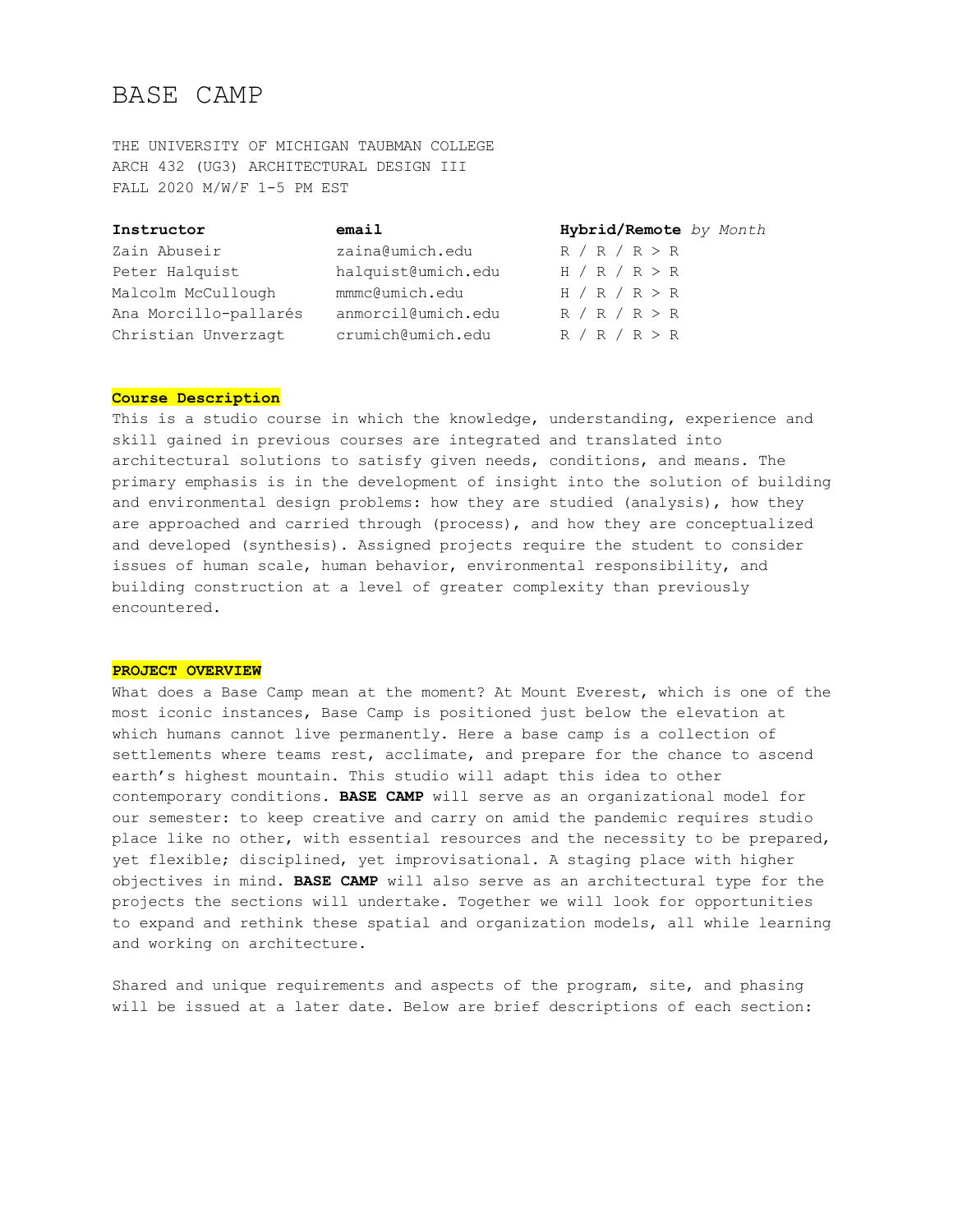### **PROJECTS**

Mediating Traces Zain Abuseir

Leave No Trace is a known camping term intended to allow individuals to explore the environment while having minimum impact on it. But, what if we intentionally left traces that might begin to evolve, transform, transfigure, shift, or [dis]integrate over time?

How can we re-ground architecture to become an active and adaptive participant in our environment? In this studio, we will explore the proposals for a field biology Base Camp, which collaborates with the U.S. Fish and Wildlife Service Habitat Restoration and the YCC, and how it might contribute to the ecosystem it exists in, and redefine the social roles of its inhabitants. As we consider physical, temporal and [in]tangible site conditions and transformations, we will carefully negotiate methods of when and how to mediate with the landscape, when to introduce structures that aid in sustaining the surrounding ecosystem, and when to leave.

A Newer Deal Peter Halquist

Base camps typically locate on the fringes of human activity, but what happens when a former center becomes the fringe? This studio will take on obsolete brick and mortar retail as a new Base Camp, exploring so-called "dead malls" as sites of possibility. This studio will critically examine ideas of collective living, utopian visions, remote work, community infrastructure-building, re-use, and demolition/erasure, working off of a shared narrative premise of a "near-future" wave of federal relief and recovery programs, echoing those of the CCC/WPA from the New Deal era. Participants will choose from one of several "dead mall" sites throughout the U.S. and U.S. territories, seeking varied but individually specific design approaches to transform the site – in phases – from a derelict shopping center, to something exciting, but incomplete, and finally to a wholly re-imagined site for a live/work/learn Base Camp.

Island Wind Malcolm McCullough

This studio's Base Camp is a retreat compound on a remote island. This small project invites a carefully detailed, minimalist, and site-driven approach to design. Anticipating that any WPA/CCC 2.0 will be less pick+shovel and more cherrypicker+voltmeter, this Camp advances a new sector among the fastest-growing green jobs: offshore wind power technicians. In that the leader is the Massachusetts Maritime Academy, and for them this project proposes a field training Camp. The site is Cuttyhunk, the one island whose harbor is closest to the waters of the one largest offshore farm planned for this coast,